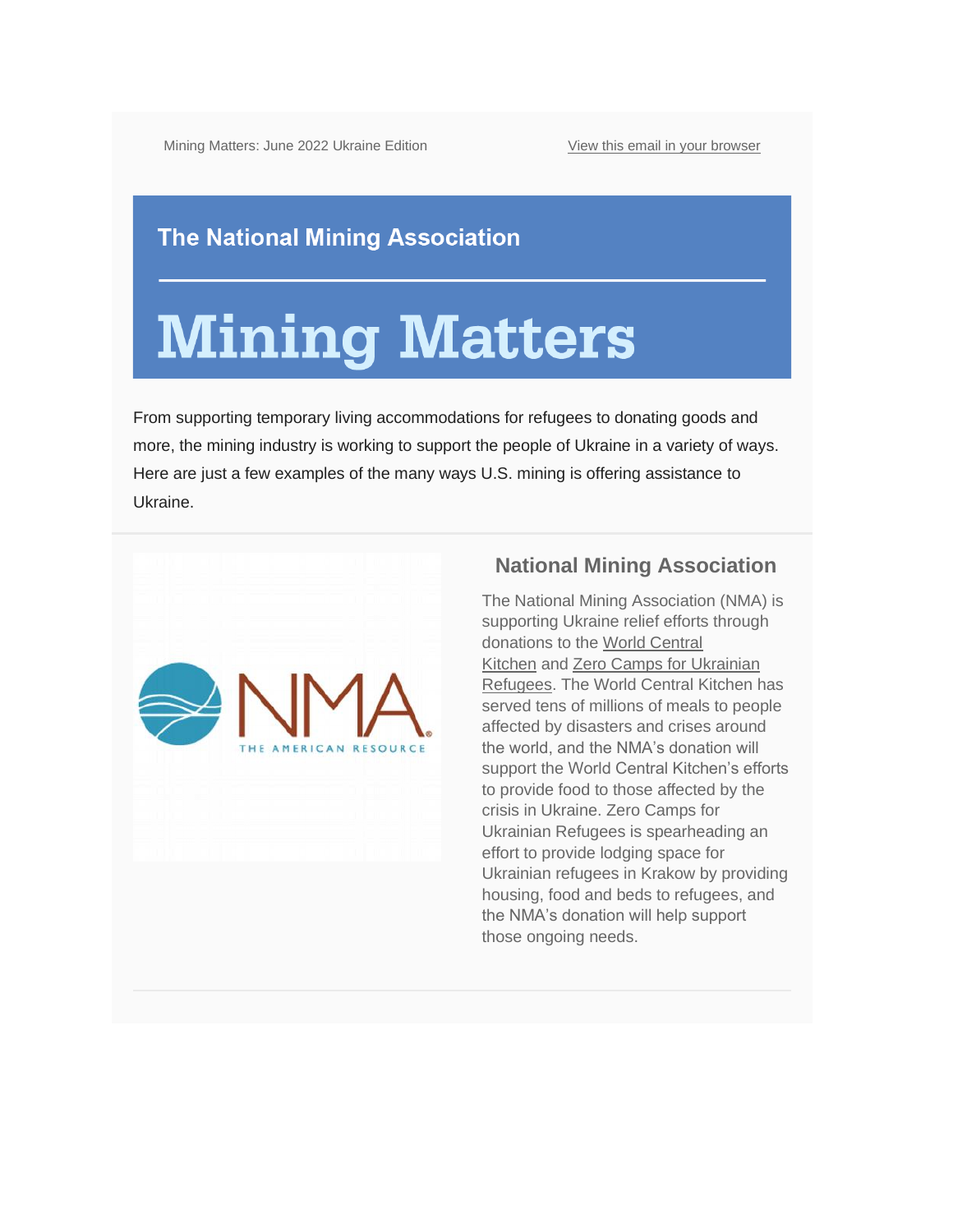

#### **Bayer**

[Bayer](https://www.bayer.com/en/) [donated](https://www.bayer.com/en/ukraine) more than 5.4 million euros to the humanitarian crisis in Ukraine, including the establishment of a 3 million euros disaster relief fund and 2.4 million euros in numerous Bayer product donations, such as antibiotics, to help up to 30,000 Ukrainian patients. Employees have donated more than 1 million euros as well through the Red Cross relief campaign, which the company matched. Bayer has set up employee-led volunteering opportunities to assist with temporary living for Ukrainian refugees and other volunteer campaigns. Bayer has also donated 40,000 bags of seeds to Ukrainian farmers to grow food in Ukraine, which can support 1,250 small farmers in the 2022 growing season.

### CATERPILLAR FOUNDATION

### **CATERPILLAR®**

#### **Caterpillar Foundation**

The philanthropic arm of [Caterpillar Inc.](https://www.caterpillar.com/), the [Caterpillar Foundation,](https://www.caterpillar.com/en/company/caterpillar-foundation.html) in March [donated](https://www.caterpillar.com/en/news/corporate-press-releases/h/caterpillar-foundation-supports-needs-ukrainian-people.html) more than \$1 million to support needs in the Ukrainian humanitarian crisis. The donation supported the **American Red** [Cross,](https://www.redcross.org/) [Project Hope](https://www.projecthope.org/) and the [Center for](https://disasterphilanthropy.org/)  [Disaster Philanthropy.](https://disasterphilanthropy.org/) In addition, the Foundation matched gifts from Caterpillar employees as well as retirees to the global Red Cross network in a two to one match. The gifts quickly surpassed the goal and remained open.

"As the fighting intensifies in Ukraine, so does the dire situation for impacted families," said Gail McGovern, president and CEO of the American Red Cross. "We cannot thank the Caterpillar Foundation and Caterpillar employees enough for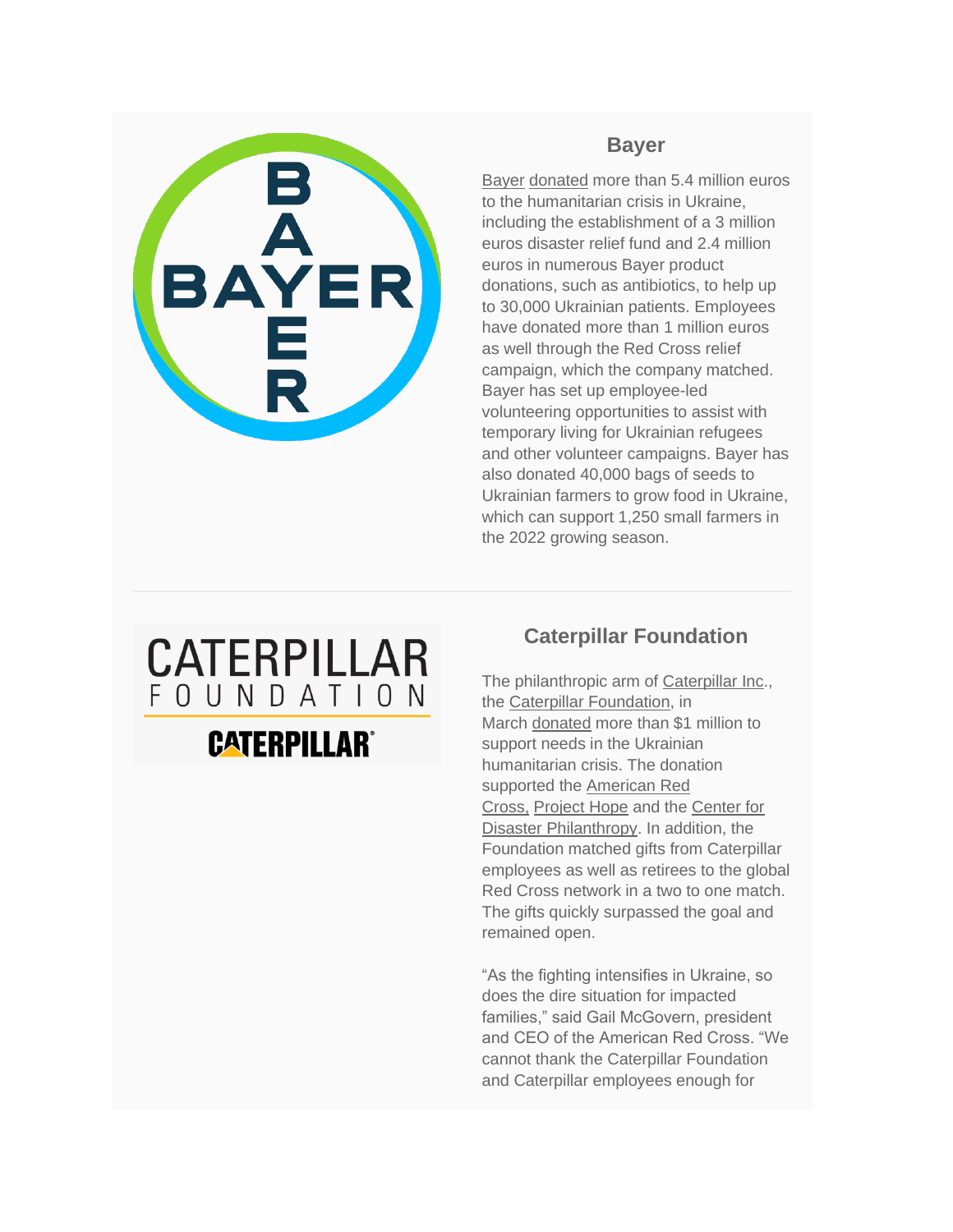their generous contributions, enabling the global Red Cross network to provide humanitarian relief in response to the Ukraine crisis."

"We are deeply saddened by the tragic events continuing to occur in Ukraine and hope for a peaceful resolution to the crisis," shares Caterpillar Chairman and CEO Jim Umpleby. "Through the Caterpillar Foundation's platform, we are responding to the urgent humanitarian needs in Ukraine and its neighboring countries. I am proud of the generosity of our employees to support these critical efforts."



®

#### **Cummins**

In March, [Cummins](https://www.cummins.com/) made the decision to [suspend](https://www.cummins.com/news/releases/2022/03/18/update-cummins-business-russia) all its commercial operations in Russia indefinitely, in light of the attacks on Ukraine. It was a difficult decision but was rooted in Cummins' deep concern for the situation in Ukraine. After finalizing the decision, Cummins moved to quickly wind down its Russian operations. Furthermore, it mobilized its employees and resources to aid those in Ukraine. This began with \$250,000 in fast-tracked grants. Employees have also acted as volunteers and are working with **[GlobalGiving](https://www.globalgiving.org/)** and its [Ukraine Crisis Relief Fund.](https://www.globalgiving.org/projects/ukraine-crisis-relief-fund/) All donations to the fund support humanitarian assistance in Ukraine and the surrounding regions where refugees have fled. The fund has reached \$37,450,000 of its goal of \$40 million and only 6% short as of May.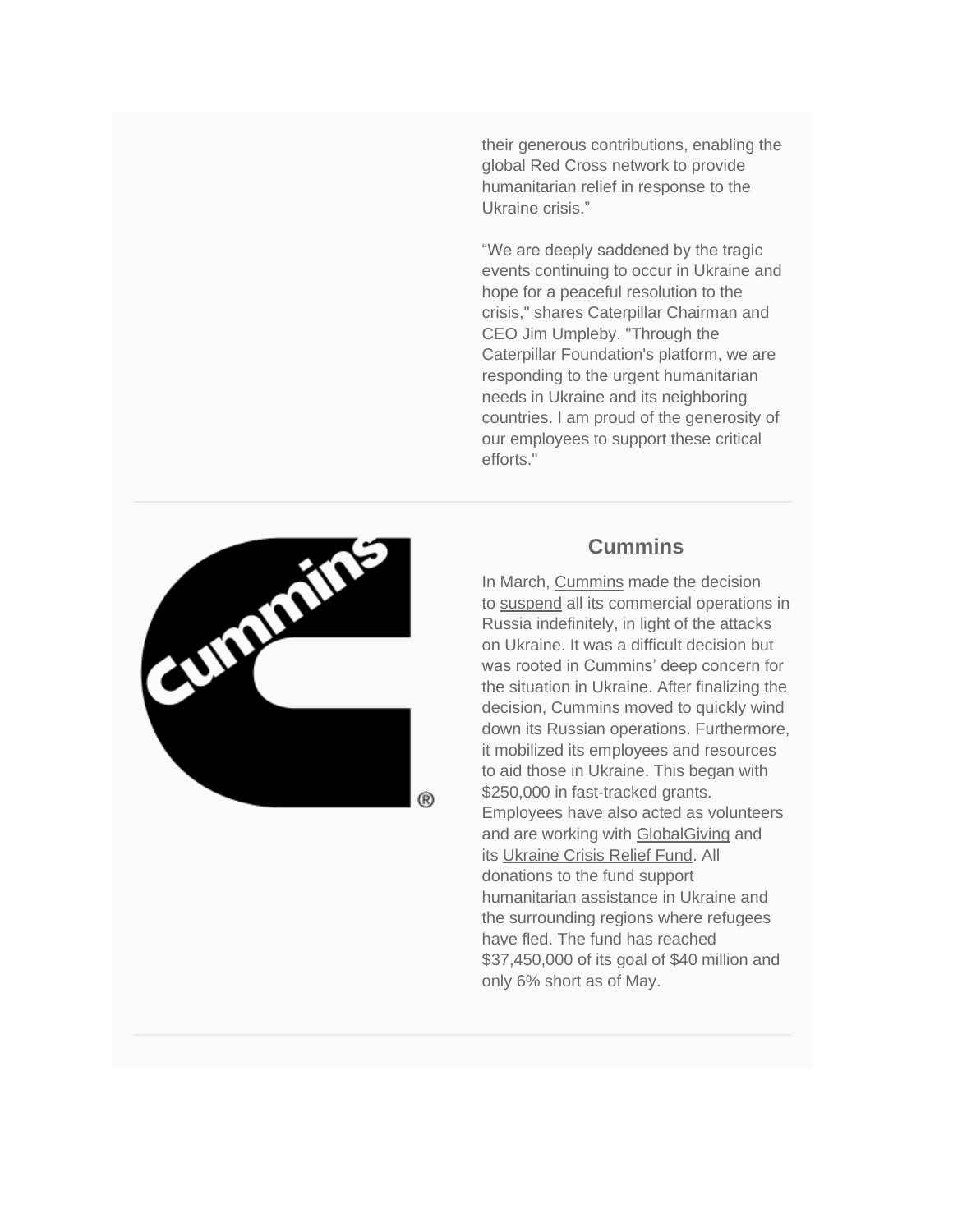

#### **KGHM**

[KGHM](https://kghm.com/) has [reached out](https://media.kghm.com/en/news-and-press-releases/we-are-establishing-a-good-climate-for-the-further-support-of-ukrainian-refugees) to representatives of local authorities and associations supporting refugees from Ukraine, and together they are organizing language courses for Ukrainians, with over 300 people signed up for classes by late March. Language courses help refugees undertake work, which more and more registered refugees are seeking each day. Training and specialized training courses are also organized for those who are interested. In addition, the Help Centre for Ukrainians in Lubin has been operating upon the initiative of KGHM to provide psychological and legal support. They are also creating a database of people willing to host families from Ukraine.

## **Newmont**

#### **Newmont**

In March, [Newmont](https://www.newmont.com/home/default.aspx)  [Corporation](https://www.newmont.com/home/default.aspx) [announced](https://www.newmont.com/investors/news-release/news-details/2022/Newmont-Contributes-5-Million-to-Support-Humanitarian-Efforts-in-Ukraine-strong/default.aspx) \$5 million in support of humanitarian efforts relating to the crisis in Ukraine. The funds have supported the work of [Project](https://projectcure.org/)  [C.U.R.E.,](https://projectcure.org/) the [American Red](https://www.redcross.org/)  [Cross](https://www.redcross.org/) and [International Medical](https://internationalmedicalcorps.org/)  [Corps](https://internationalmedicalcorps.org/) and other organizations in providing relief and medical supplies to those in need. In addition to direct support, Newmont also facilitated a double match of employee contributions to the American Red Cross in their support of the International Committee of the Red Cross and the Red Crescent Society.

"Newmont has a culture rooted in its values and a deep commitment to and respect for human rights," said Newmont President and CEO Tom Palmer. "As citizens of the world, we believe that our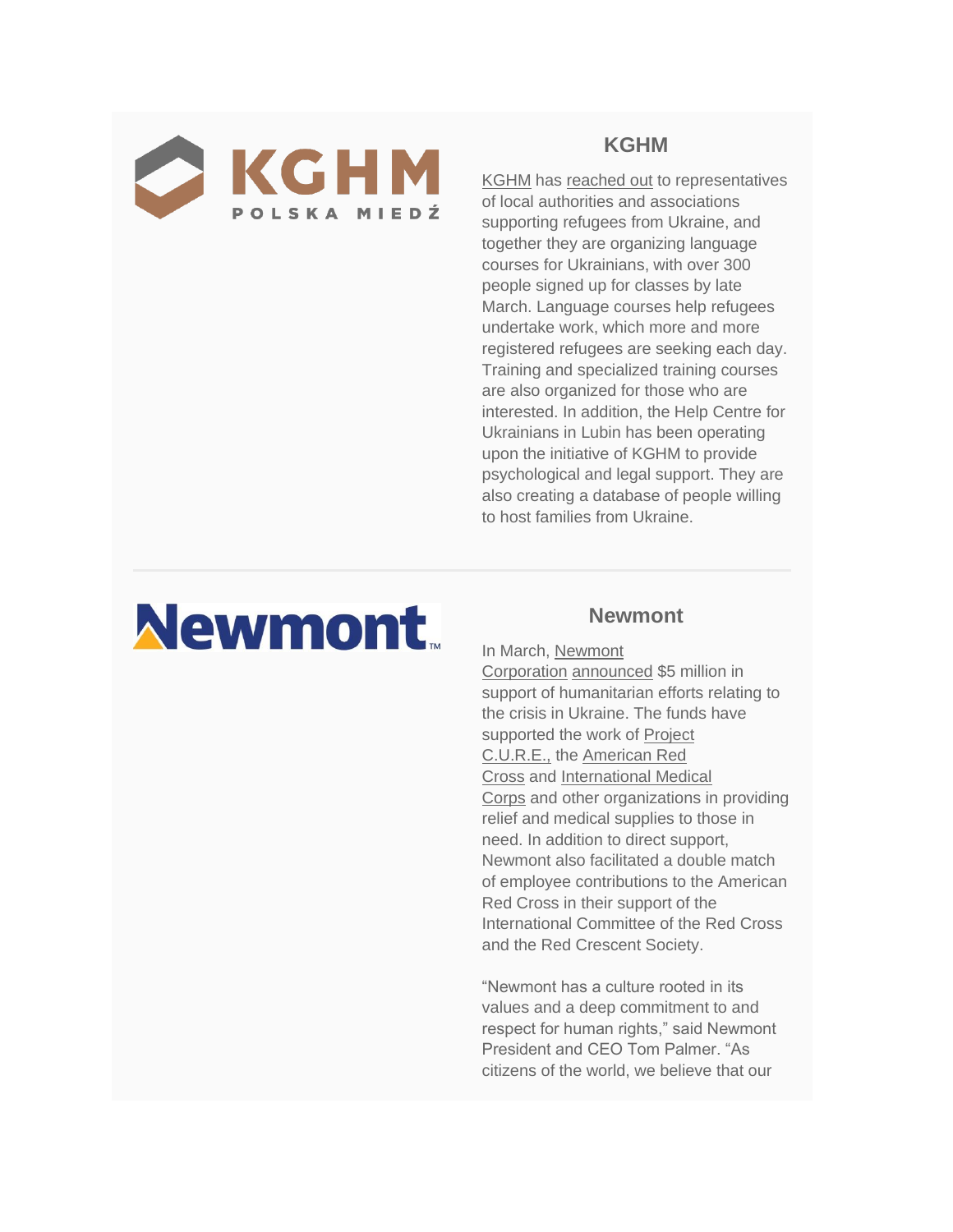values compel us to provide meaningful support to the people of Ukraine who are suffering due to this tragic conflict. It is our basic duty to provide what relief we can in the face of such terrible atrocities."



#### **Wabtec**

#### **Wabtec**

[Corporation](https://www.wabteccorp.com/) has [donated](https://www.wabteccorp.com/newsroom/press-releases/wabtec-donates-100000-to-support-ukraine-refugee-relief-efforts) \$100,000 to support Ukrainian refugee relief efforts through its Wabtec Foundation. The donation is split between the [International](https://www.rescue.org/)  [Rescue Committee \(IRC\)](https://www.rescue.org/) and [World](https://wck.org/)  [Central Kitchen.](https://wck.org/) The IRC works with partners in Poland and Ukraine to quickly mobilize resources, and support government and civil society efforts. The World Central Kitchen is set up at eight border crossings and provides hot meals to refugees.

"In times like this, it's important for the world to come together to support those most impacted by this conflict," said Rafael Santana, President and CEO for Wabtec. "By supporting the International Rescue Committee and World Central Kitchen, we hope Ukrainian civilians find comfort and relief in this time of need. Our thoughts are with the people of Ukraine, our employees in the region, and their friends and families."